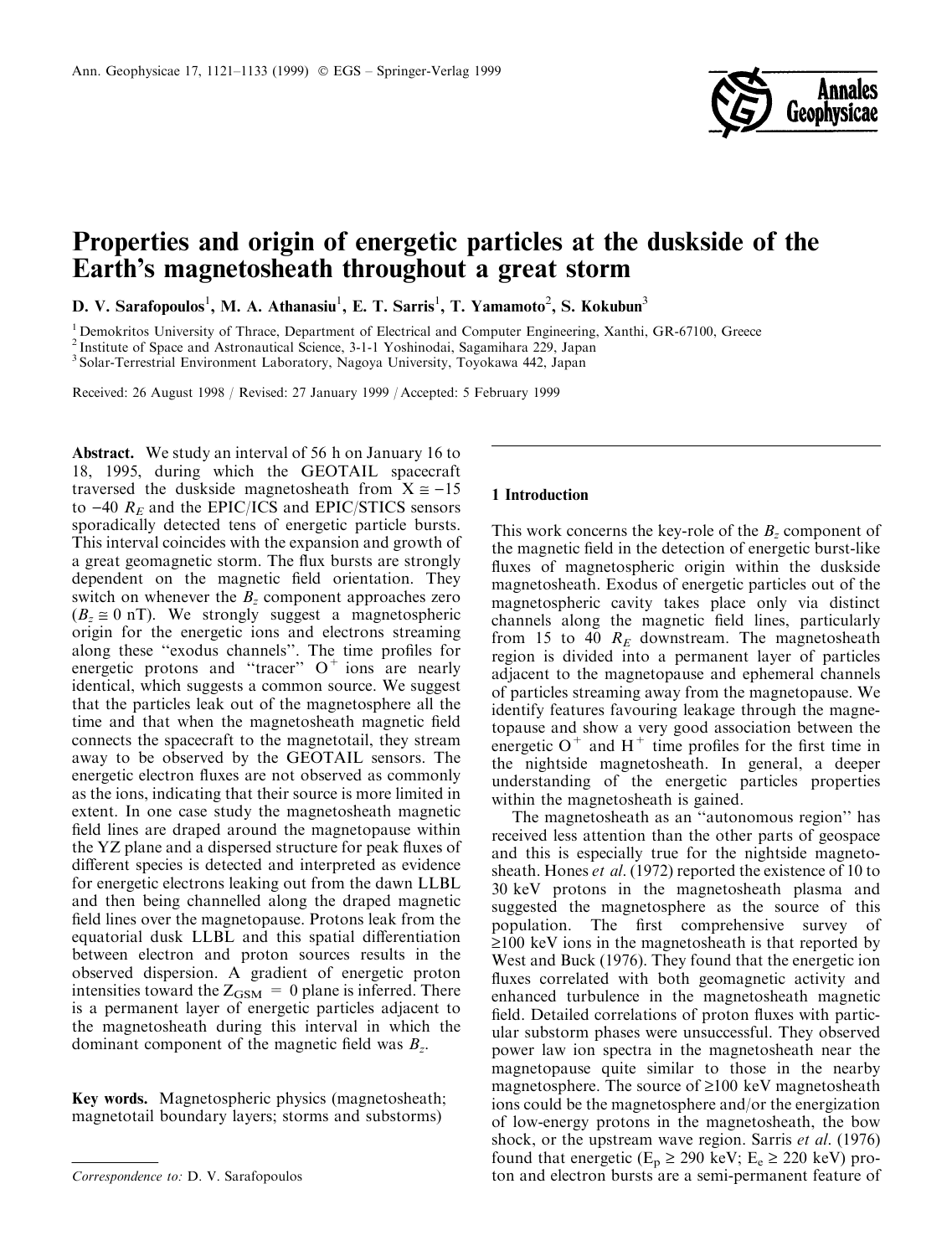the near-Earth environment both within and outside the magnetotail and concluded that the energetic magnetosheath ions are of a nonthermal origin. Sarris *et al.* (1978) presented simultaneous observations from three spacecraft and argued that proton bursts occur nearly simultaneously inside the magnetosphere, in the magnetosheath, and upstream from the bow shock. They suggested that energetic protons and electrons most likely are accelerated inside the plasma sheet and then propagate to various regions. Asbridge et al. (1978) reported that 3 to 40 keV ions are present sporadically in the magnetosheath and proposed they are produced in the vicinity of the bow shock. Williams (1979) presented strong evidence for significant but sporadic magnetosheath energy flow in the antisolar direction using  $50-$ 220 keV ions. Williams et al. (1988) studied two magnetosheath traversals, one on each of the dawn and dusk flanks of the magnetosphere. They concluded that the magnetosheath plasma often has at least two major components, the shocked solar wind seen at energies  $\leq$ 5 keV (which behaves independently of the magnetic field direction) and the magnetospheric (plasma sheet) particles seen at energies  $\geq$ 5 keV (which are highly modulated by the magnetic field). Also they found that, at times, the magnetosheath plasma possibly consisted only of the shocked solar wind, with the observed highenergy tail perhaps due to ambient energetic solar ions or acceleration processes at the bow shock. In one case study, at the dawn magnetosheath  $\sim$ 50  $R_E$  downstream, Scholer *et al.* (1984) observed, with the ISEE-3 spacecraft, electron and proton bursts occurring almost simultaneously. In general, it is worth noticing that although streaming fluxes of energetic particles are extensively studied in the dayside magnetosheath (see Table 1 in Sibeck et al., 1987a), corresponding work for the nightside magnetosheath is missing.

In this article with fine time-resolution data-sets, we establish the phenomenon of the exodus of magnetospheric energetic population via distinct channels. We determine their morphology and properties and proceed further in order to monitor processes over the magnetopause using their microstructure.

## 2 Observations and data analysis

#### 2.1 Spacecraft locations and instrumentation

The period to be examined closely is the interval from the beginning of day 16, 1995, to 08:00 UT on 18 January, 1995, (i.e. 56 h in all). During this interval the GEOTAIL spacecraft traversed the dusk magnetosheath from  $X = -14.5$  to  $-39.9$   $R_E$  and terminated its trajectory by repeatedly crossing the magnetopause boundary. Projections of the spacecraft positions on the  $YZ<sub>GSE</sub>$  and  $XY<sub>GSE</sub>$  planes are given in Fig. 1a, b. Also shown for reference are the nominal magnetopause and bow shock positions for average solar wind conditions. It is seen on the  $YZ<sub>GSE</sub>$  plane that the spacecraft gradually shifted from  $Z_{GSE} = -3.4$  to  $-6.4$  $R<sub>E</sub>$  during the interval. The latter leads to the inference

that the GEOTAIL spacecraft essentially remained close to the ecliptic plane.

The identification of different plasma regimes was made with plasma parameters obtained via the Solar Wind and Hot Plasma Analyzers (SWA and HPA respectively) of the Comprehensive Plasma Instrument (CPI, see Frank et al., 1994). These data are shown in the GSE system of coordinates with 48 s resolution. The CPI consists of three plasma analyzers: (1) an electrostatic analyzer for hot electrons and ions (HPA), (2) a complementary electrostatic analyzer for cool plasmas (SWA) with high bulk speeds such as those found within the solar wind and magnetosheath, and (3) an ion composition analyzer for identification of ion species such as  $H^+$ ,  $He^+$ ,  $He^{++}$ , and  $O^+$ . The energy-per-unit charge ranges for these analyzers are 1.3 V to 48.2 kV, 145 V to 6830 V, and 1.3 V to 48.2 kV, respectively. For the present analysis we utilize magnetic field data from the MGF experiment (see Kokubum et al., 1994) with 3 s resolution in the GSM system. The  $B<sub>z</sub>$  component of the IMF is given via the MFI experiment on board the WIND spacecraft (see



Fig. 1a, b. GEOTAIL trajectories projected on the  $YZ<sub>GSE</sub>$  and  $XY<sub>GSE</sub>$  planes and corresponding to the days 16 (solid circles), 17 (open circles) and 18 (until 08:00 UT, solid triangles), 1995. Average bow shock and magnetopause positions are also shown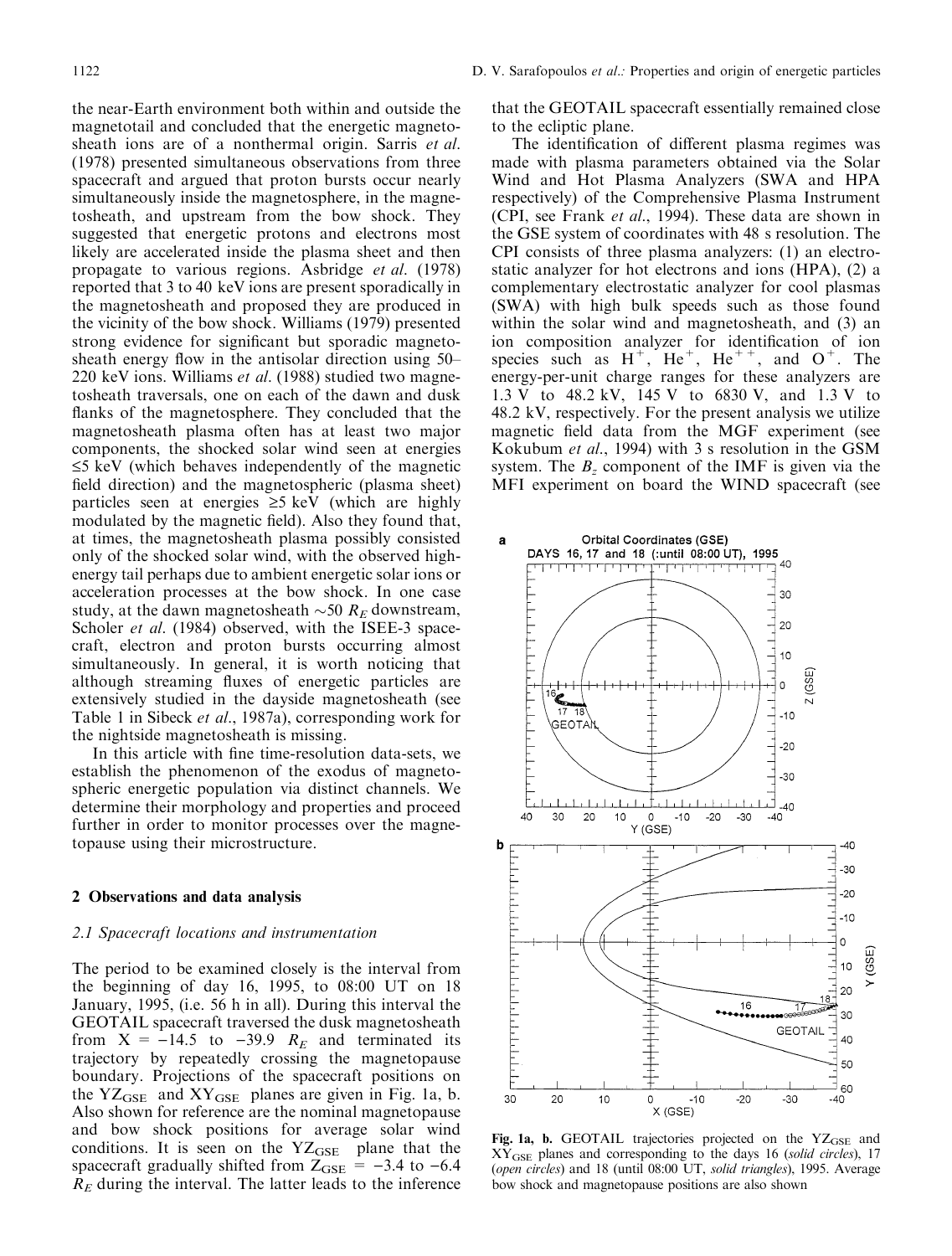Lepping *et al.*, 1995). The energetic particle differential fluxes are provided via the Energetic Particles and Ion Composition (EPIC) instrument (see Williams et al., 1994). EPIC consists of sensors ICS and STICS, while the time resolution is declared in each plot varying from 3 s to 96 s. The STICS sensor provides  $\sim 4\pi$  angular coverage, composition and spectral observations, with charge state determination for all ions from 30 keV to  $230 \text{ keV/e}$ , and mass per charge measurements  $\geq$ 7.5 keV/e. The ICS sensor provides flux, composition, spectra, and angular distributions over two polar angles of the elemental species protons through iron from  $\geq$ 50 keV to 3 MeV along with angular distributions in one plane of electron fluxes  $\geq 38$  keV and  $\geq 110$  keV. The two polar planes correspond to two nearly identical ion heads (north and south) with conical collimators, where the north (south) is centred 23° degrees above (below) the ecliptic plane. The ``head 0'' corresponds to the north collimator.

### $2.2$  Region identification and geomagnetic activity

The identification of the different plasma regimes traversed by the GEOTAIL spacecraft has been made on the basis of the CPI experiment. In Fig. 2 are displayed from the SWA the density (in  $cm^{-3}$ , top panel), the three components of ion velocity  $V_x$ ,  $V_y$  and  $V_z$  (in kms<sup>-1</sup>, third, fourth and fifth panels respectively), as well as the ion average energy (in eV, second panel) from the HPA. The high levels of density and velocity of the tailward ion fluxes ensure that the spacecraft remains inside the magnetosheath. In contrast, after about 05 UT of day 18, 1995, at times, the very low ion SWA densities, as well as the dramatically enhanced kinetic temperatures of the HPA, indicate recurrent magnetopause crossings.

The whole time interval we are interested in is associated with the main phase of a magnetic storm. The sixth panel of Fig. 2 displays the  $D_{st}$  index with a minimum value of  $-95$  nT giving evidence about a sufficiently intensified ring current almost reaching the bottom threshold of  $-100$  nT designated for a great storm (Gonzalez *et al.*, 1994). The  $B_z$  component of the IMF, as recorded on board the WIND spacecraft at (X, Y,  $Z|_{\text{GSE}} \approx (150, -75, -10) R_E$ , is shown in the bottom panel of Fig. 2. It is noticed that the  $-B<sub>z</sub>$  component exceeds the threshold of  $-10$  nT for an interval of  $\sim$ 9 h, leading us to classify the storm considered as clearly falling into the great category (see Gonzalez and Tsurutani, 1987).

## 2.3 An interval with recurrent "exodus channels"

There were numerous energetic particle bursts in the magnetosheath throughout the whole interval. We are focusing only on a few of them. Figure 3 is a first example, where the three components, as well as the magnitude of the magnetic field  $(3 \text{ s resolution})$ , are shown along with the differential fluxes of the  $58-$ 77 keV energetic protons  $(6 \text{ s resolution})$ . The fluxes



Fig. 2. Comprehensive Plasma Instrument (CPI) data are used to identify the spacecraft traversed regions. From top to bottom the ion density and average energy density, the three components of plasma velocity, the ground-based Dst index and the IMF  $B<sub>z</sub>$  component (as recorded onboard WIND via the MFI experiment) are shown. The density and velocity have measured by the Solar Wind Analyser, while the average ion energy by the Hot Plasma Analyser

are spin  $(\sim 3 \text{ s})$  averaged. The vertical dashed lines and the marked arrows emphasize the  $B<sub>z</sub>$  and peak flux association. In general, with dominant  $B_z$  component, the magnetic field structure is devoid of energetic particles, whereas with near zero  $B<sub>z</sub>$  massive exodus of energetic particle population takes place via the opened corridor of the magnetic tube. Whenever the  $B<sub>z</sub>$  approaches zero, it seems that a magnetic connection is established between the spacecraft and the magnetotail. For instance, at  $\sim 01:32$  UT of day 16, 1995, a burst peaked at the time when the  $B_z$  changes sign.

At this point, before the presentation of additional cases of exodus channels, it is important to look at the burst-like fluxes in connection with the CPI data. Throughout the interval studied, the GEOTAIL space-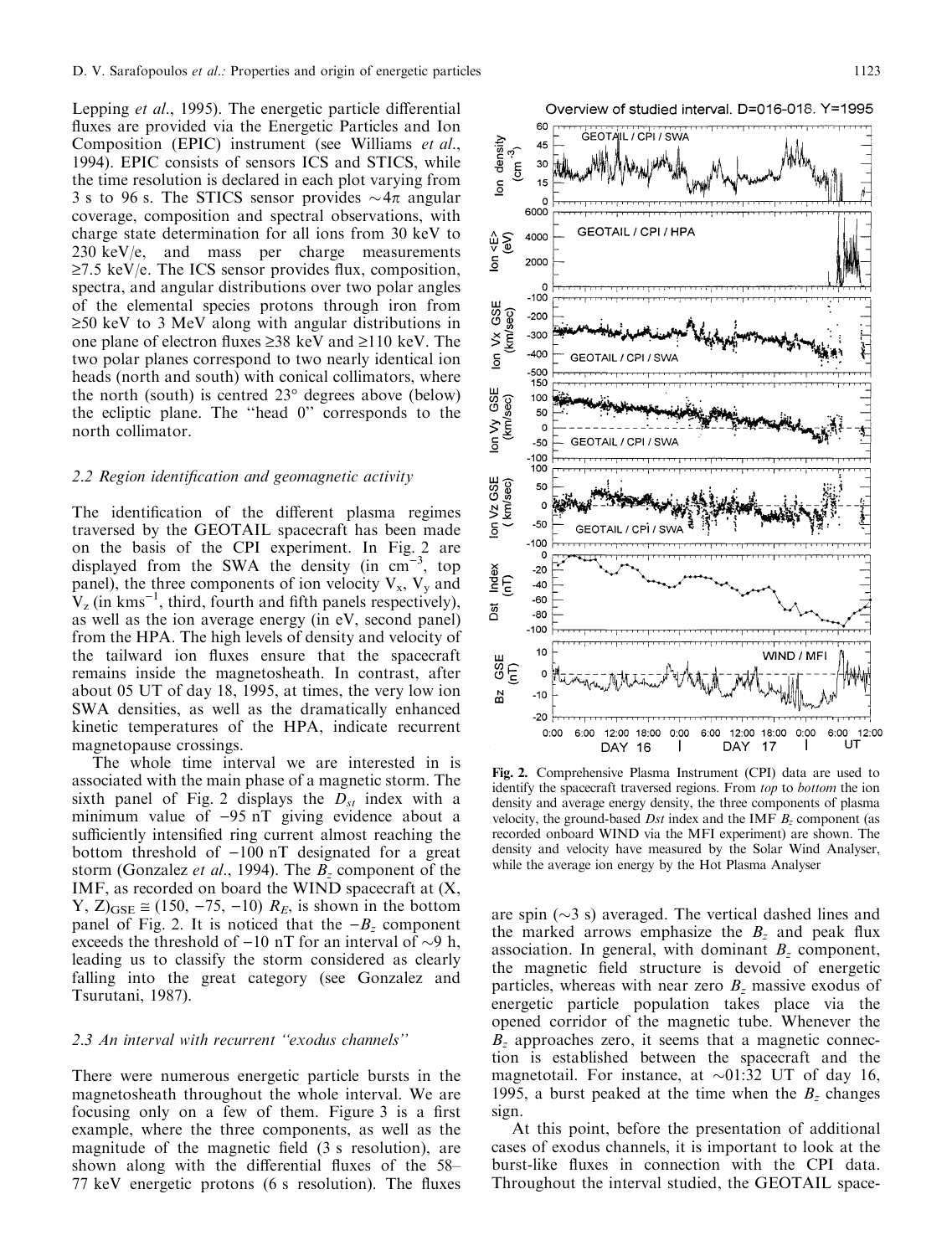

Fig. 3. Vector magnetic field measurements with 3 s resolution from the MGF experiment in GSM system of coordinates, along with the EPIC/ICS 58 $-77$  keV energetic proton fluxes for the period 00:30 $-$ 03:00 UT of day 16, 1995. About ten successive bursts of energetic protons occurred whenever  $B_z \approx 0$  nT. The *arrows* and *dashed lines* show the times when the fluxes peaked along the  $B_z$  trace

craft is actually moving parallel to the model magnetopause. Thus, it is conceivable to explain the GEOTAIL observations in terms of a series of short-term encounters with a fluctuating magnetopause, i.e. the periods with energetic particle bursts and magnetic field discontinuities may correspond to such sporadic encounters. In order to analyze this possibility we examine distinct burst examples with the accompanying high-resolution plasma data from the SWA instrument. One particular case is shown in Fig. 4, where the intense flux of energetic protons is shown in the bottom panel. The magnetic field measurements (upper panels) are shown using the same format as in Fig. 3. The plasma density  $(fifth panel)$  and velocity (sixth panel), as well as the flow direction remain essentially undisturbed revealing a core magnetosheath plasma. Phi  $(\phi)$  and theta  $(\theta)$  are the azimuthal and polar angles (in degrees) of the plasma flow. There is no indication in the plasma data for intermittently approaching the magnetopause. Consequently, we conclude that these particle bursts are related only to prominent magnetic field changes and not to magnetopause motion.



Fig. 4. Vector magnetic field measurements and the highest resolution available data from the CPI/SWA experiment for  $16:00-16:45$ UT of day 16, 1995. The energetic protons burst is shown in the bottom panel. The plasma density and velocity (that is, the magnitude, azimuth  $\phi$  and latitude  $\vartheta$  angles) do not show any significant burstassociated variations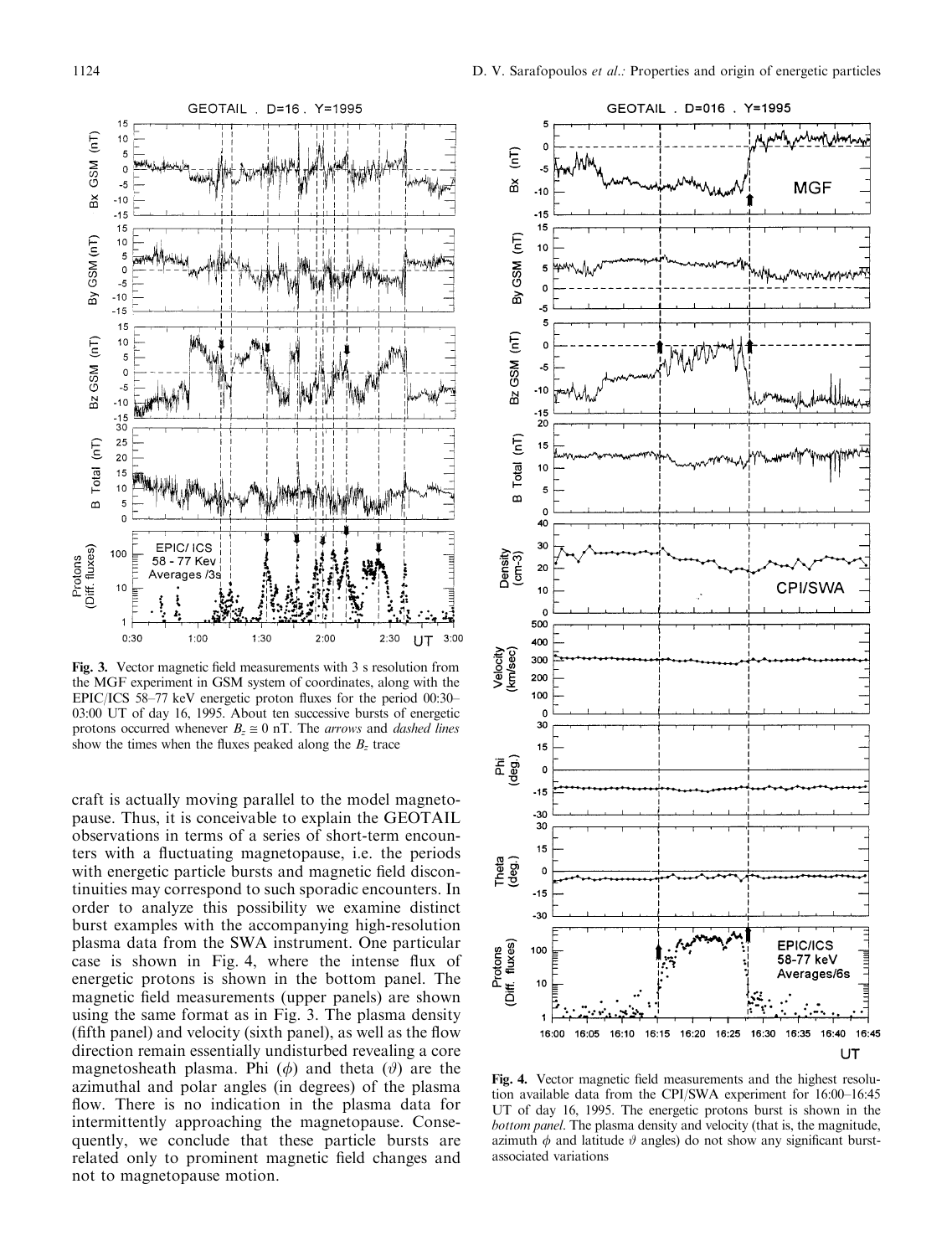#### 2.4 A distinct burst with velocity dispersion structure

During the interval from 01:25 to 01:40 UT of day 16, 1995, the GEOTAIL spacecraft was located at  $(X, Y, Z)$  $Z_{GSE} \approx (-15.9, 29.1, -3.6)$   $R_E$ . The top panel of Fig. 5 displays the magnitude of the magnetic field (thick line), as well as the  $B<sub>z</sub>$  component, while the second and third panels show the azimuth  $\varphi$  and latitude  $\vartheta$ angles. The direction of zero  $\phi$  and  $\theta$  points sunward, while the directions of 90 $\degree$  for  $\phi$  and  $\theta$  point duskward and northward, respectively. It is evident that the vector magnetic field scans gradually all the directions from northward to southward. Most importantly, the interval of near zero  $B_z$  is accompanied with energetic 58-77 keV proton (fourth panel), 187-222 keV CNO ion (fifth panel) and  $\geq 38$  keV electron (bottom panel) fluxes. When the energetic electron fluxes are peaked



Fig. 5. A distinct burst of energetic particles (bottom three panels) along with magnetic field data (upper three panels) are shown for the short period  $01:25-01:40$  UT of day 16, 1995. The *upper panel* shows the magnetic field magnitude as well as the  $B<sub>z</sub>$  component (thinner *line*). The azimuthal  $\varphi$  and latitude  $\theta$  angles are displayed in *second* and third panels. The three arrows mark the times of peaks for the energetic 58-77 keV protons (fourth panel), 187-222 keV CNO ions (*fifth panel*) and  $>38$  keV electron fluxes (*bottom panel*) demonstrating a species dependent dispersion structure. Around the peak fluxes the  $B<sub>z</sub>$  component gradually changes sign

the vector of the magnetic field essentially lies on the YZ plane. The maximum of energetic electrons essentially precedes the peak fluxes of protons. The electron fluxes reach a peak  $\sim$ 150 s prior to the CNO ions. The constructed average angular distributions of the peak fluxes for the electrons ( $\geq$ 38 keV), protons (58–77 keV) and the CNO group ions  $(187-222 \text{ keV})$  are shown in Fig. 6a, b and c, respectively. The electron fluxes are mainly directed duskward parallel to the average magnetic field direction. The same is valid for the observed proton fluxes which show distinct fieldaligned streaming. The heavy CNO ions show a dominant antisunward convective component in the direction of the plasma flow in the duskward magnetosheath. An interpretation for the observed dispersion is given at the discussion section.

#### 2.5 The electron channels are rare compared to those of proton

This case study, shown in Fig. 7 offers an ideal example of recurrent bursts of energetic protons, which at the same time demonstrates that the extent of the electron source may be significantly smaller than that of the proton source. The extent of the source is of critical importance because a spatial restriction may lessen the chances for the electrons to be transported and detected downstream in magnetosheath. GEOTAIL was located at  $(X, Y, Z)_{GSE} = (-37.5, 27.4, -6.2)$   $R_E$ . We note in particular the following:

- 1. The electrons display two distinct exodus channels of an estimated width of  $\sim 6$  R<sub>E</sub> (derived by the local plasma velocity and burst duration), whereas the protons display five clearly distinct channels and the two major fluxes occurring simultaneously with the electron bursts. The ions of the CNO group essentially do not demonstrate any clear channel structure.
- 2. The five marked bursts of protons occurred with an equal number of excursions along the  $\vartheta$  or  $-B_z$  traces. The  $\vartheta$  excursions towards zero are not accompanied by similar ones in the  $\phi$  or the magnitude B traces. Proton fluxes are observed when  $\vartheta$  is less than 30° and peaked with  $\vartheta$  minima.
- 3. The average angular distribution for the energetic electron bursts "K3" and "K4", on the ecliptic plane, is shown in Fig. 8. The projected vector of the magnetic field on the ecliptic plane is also included. The almost undisturbed field deviates about  $-27^{\circ}$ from the X-axis. The constructed distribution concerns the >110 keV energetic electrons because only this electron channel provides measurements in 16 sectors. This distribution is typical for all the energetic particles, as well. The second angular distribution of Fig. 8 depicts the  $7.5-230$  keV energetic protons from the EPIC/STICS sensor on the XZ plane. The EPIC/STICS sensor provides measurements in six equal 26.7° polar sectors (from  $+80^\circ$  to  $-80^{\circ}$ ). The overall inferred result is that the energetic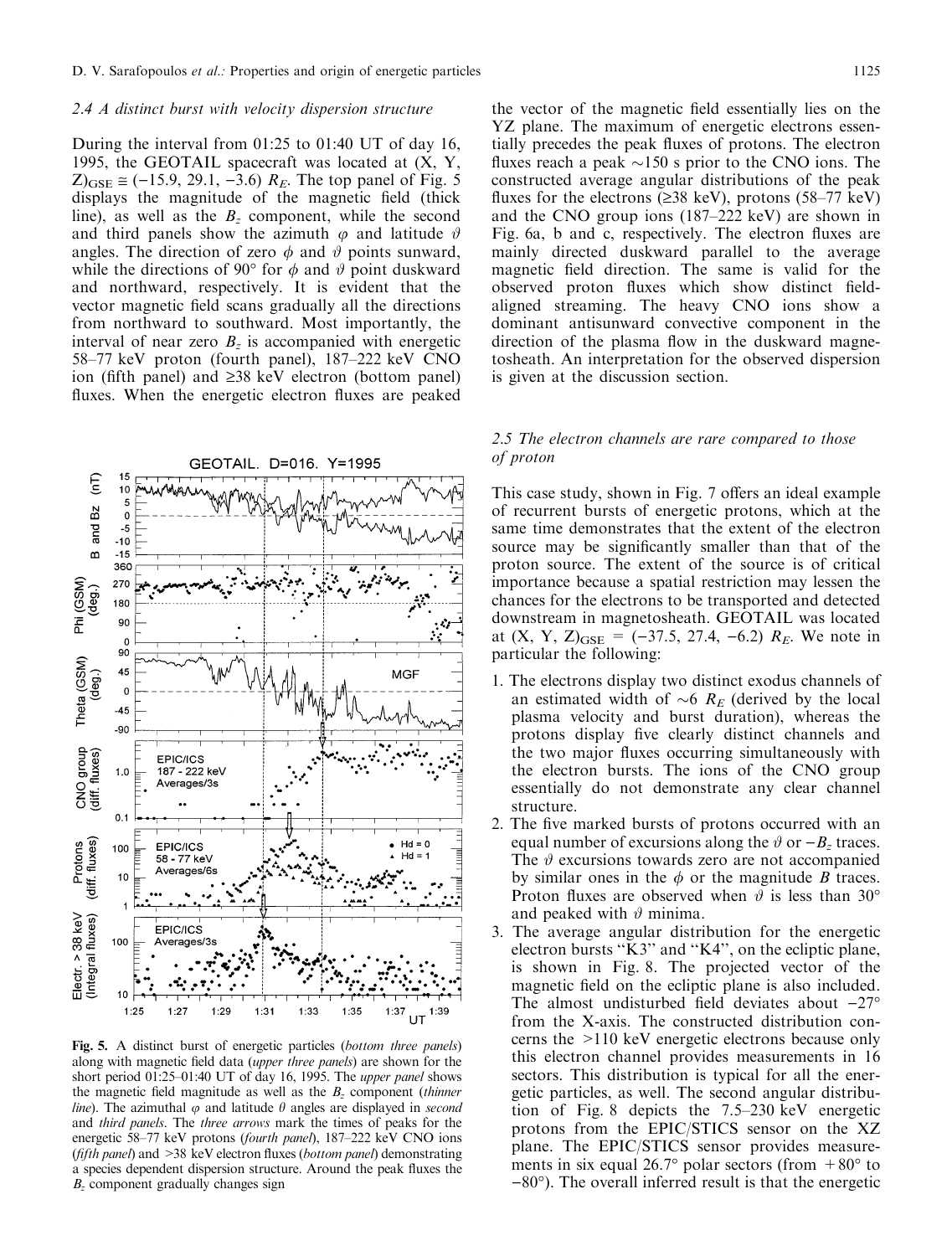

Fig. 6. a, b and c average angular distributions over the ecliptic plane XY correspond to the three peak fluxes of different energetic particle species presented in Fig. 5. The energetic electrons and protons are directed duskward along the local magnetic field direction. The angular distribution d displays an Earthward flux (in magnetosheath) resulting from an intensity gradient of energetic protons toward the equatorial plane

protons are essentially concentrated around the ecliptic plane and stream tailward along the magnetic field lines.

An interpretation of the observed differentiation between energetic proton and electron fluxes may be as follows: The electron source is limited to lower latitudes of the magnetopause, and therefore, it is only when  $B_z = 0$  nT that the draping lines over the postnoon magnetopause thread through the GEOTAIL site. An alternative interpretation may be supported assuming a wavy magnetopause surface. That is, the five channels may correspond to equal approaches of the magnetopause to the spacecraft position. The differing gyro-radii of electrons and protons would explain very well why both species are not always observed simultaneously. A drawback in this consideration is that the streaming protons must be observed prior to and after the streaming electrons, which is not supported by the observations. Moreover, the latter interpretation cannot account for the occurrence of variations along the  $B<sub>z</sub>$  or  $\vartheta$  trace in close association with the bursts.

2.6 The magnetosheath region adjacent to the magnetopause

At the magnetopause neighbourhood the magnetosheath energetic particles demonstrate a dramatically different behaviour compared to that exhibited in the evanescent exodus channels. During the time interval 00–08 UT of day 18, 1995, the spacecraft terminates its duskside magnetosheath traverse and repeatedly crosses the magnetopause. Figure 9 shows the three components of the GEOTAIL magnetic field (top three panels) concurrently with the energetic  $58-77$  keV protons (fourth panel),  $187-222$  keV CNO ions (fifth panel) and  $>38$  keV electrons (sixth panel). Before the final entry (at  $\sim 07:40$  UT) a few brief intervals of plasma sheet are encountered and shown by the negative (about  $-20$  nT) excursions of the  $B_x$  component of the magnetic field. Figure 9 clearly demonstrates that the detection of magnetosheath energetic particles in the neighbourhood of the LLBL is not dependent on the condition  $B_z \equiv 0$  nT. Intense particle fluxes on the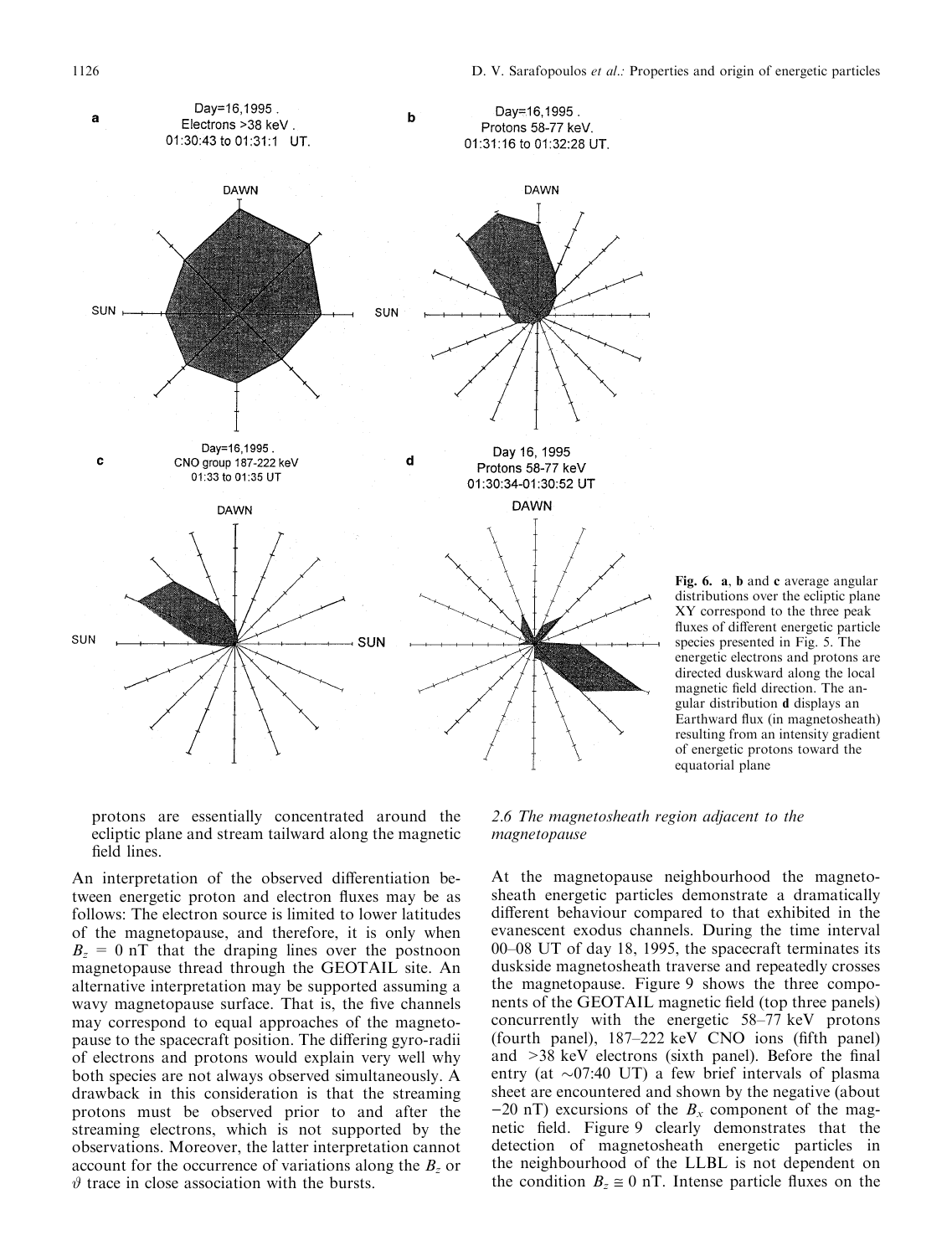

Fig. 7. From top to bottom the energetic  $>38$  keV electrons, 58 $-$ 77 keV protons (second panel), 187-222 keV CNO ions (third panel), the magnetic field magnitude and the  $-B_z$  component (fourth panel), the azimuth ( $f$ *ifth panel*) and the latitude ( $s$ *ixth panel*) angles of the magnetic field are shown. Five distinct bursts of energetic protons that occurred in association with  $B_7 \cong 0$  nT are marked with the letter K

ecliptic plane have been recorded (for instance from 05:55 to 06:50 UT), whereas the component  $B_z$  is by far the dominant one and under such geometry no fluxes normally could be anticipated.

On the basis of these measurements, it could be inferred that a permanent layer of energetic particles always exists just outside the magnetopause (at least under the present magnetic field geometry). Throughout this layer the heavy ions flux level displays almost a ``plateau''. The angular distributions inside the layer are distinctly differentiated from the typical ones observed in the exodus channels (e.g. those in Fig. 8). The distributions here display the following features: (a) a profound symmetry of the tailward streaming protons around the X-axis on the ecliptic plane (see Fig. 10a as a typical example); (b) the energetic protons stream tailward almost perpendicular to the dominant  $B_z$ component of the local magnetic field and (c) the major fluxes of the  $7.5-230$  keV energetic protons (Fig. 10b) are concentrated on the ecliptic plane with a small southward flux along the magnetic field.

It seems that the draped magnetosheath magnetic field lines around the magnetosphere confine the escap-



Protons, EPIC/STICS: 7.5-230 keV, D=17, 1995, 23:03-23:18 UT.



Protons, EPIC/ICS:228-342 keV, D=17, 1995, 23:05-23:11 UT



Fig. 8. Average angular distributions of energetic particles associated with the peak fluxes of Fig. 7. The *first* (of  $>110$  keV electrons) and third distribution (of  $228-343$  keV protons) visualize the field aligned character of streaming particles over the ecliptic plane, while the second distribution shows the fluxes of 7.5-230 keV protons over the noon-midnight XZ<sub>GSE</sub> meridian plane demonstrating that the fluxes are mainly concentrated on the ecliptic plane. For the presented interval over the XY plane the  $\varphi$  angle of field remained almost constant

ing particles to a narrow layer near the magnetopause. In this context, some energetic particles with a prevailing component of velocity along the magnetic field lines will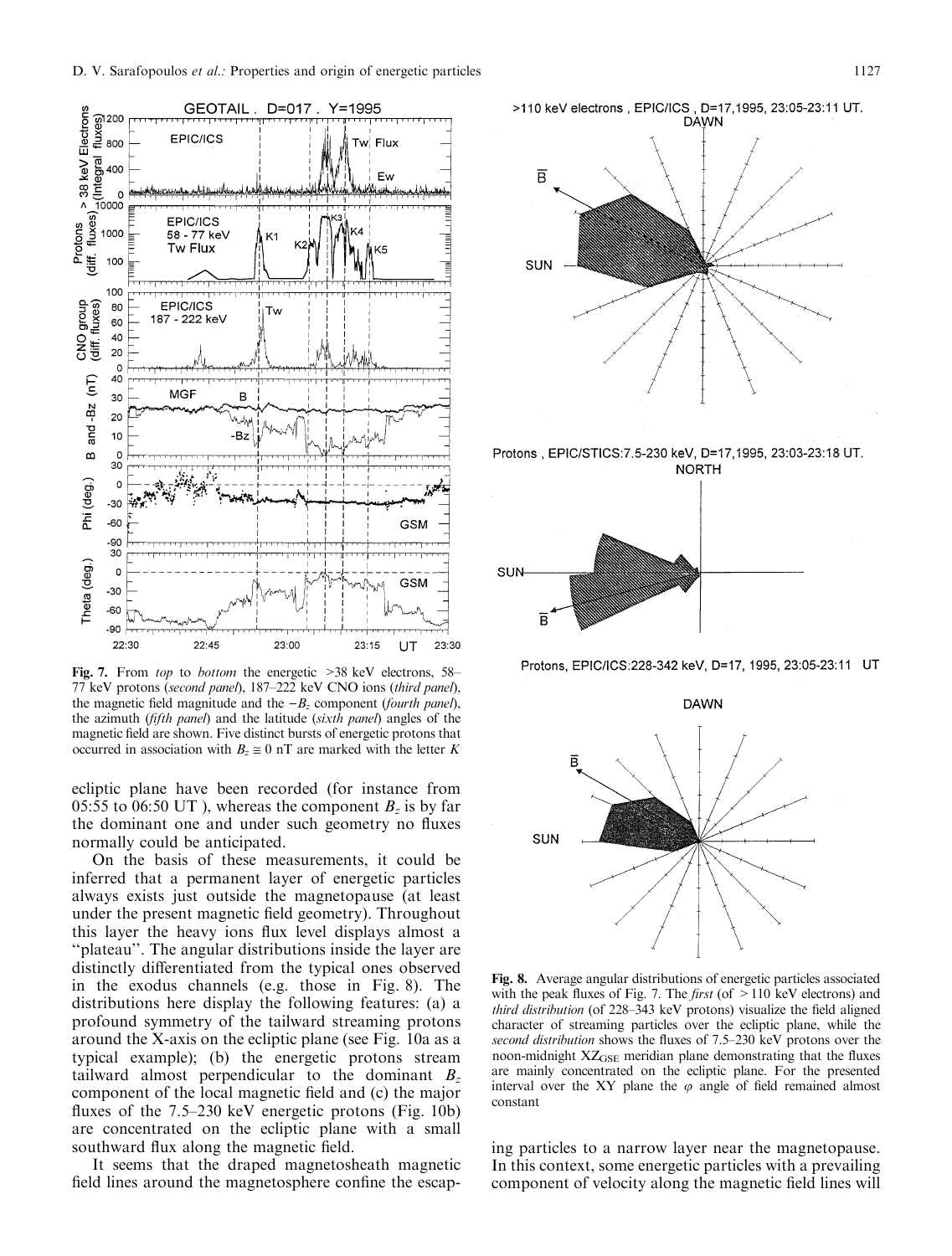

Fig. 9. During this interval from 00 to 08 UT on day 18, 1995, the spacecraft approaches and eventually repeatedly crosses the magnetopause boundary. The magnetotail domain is better diagnosed via the large negative excursions along the  $B<sub>x</sub>$  trace. Three indicative crossings occurred at  $\sim 05:06$ , 05:37 and 06:36 UT. Fluxes of energetic particles adjacent to the magnetopause magnetosheath are detected with prevailing negative  $B_z$  component suggesting the existence of a permanent layer just outside the LLBL region. The bottom panel shows the ratios of  $O^+/H^+$  and He<sup>++</sup>/H<sup>+</sup>

be quickly lost northward or southward. The rest of particles are almost trapped on field lines convecting downstream. The permanent layer particles may be energized via a merging mode because the local magnetosheath magnetic field is strongly southward. In the past, it has been suggested that a permanent layer of energetic electrons is present just outside the dayside (Meng and Anderson, 1970, 1975) and nightside magnetopause (Baker and Stone, 1978). Meng et al. (1981) found that, at the duskside magnetosheath, the energetic electrons are essentially restricted to a narrow band adjacent to the LLBL region, whereas the energetic protons are very extended around the high latitudes of magnetotail.



Fig. 10a, b. Two average angular distributions in format similar to that of Fig. 8 demonstrating a different behaviour as the magnetopause boundary is approached. On the  $XY_{GSE}$  plane the 58-77 keV protons convect tailward and almost perpendicular to the local magnetic field. On the  $XZ_{GSE}$  plane the vector magnetic field deviates  $\sim$ 16 $\degree$  from the southward direction and although the dominant flux is the tailward one on the ecliptic plane, a minor southward flux along the magnetic field is also observable

# 2.7 Energetic  $O^+$  and  $H^+$  ions display similar time profiles

In the past, in an exceptional case with very active geomagnetic conditions, a brief burst  $(\sim 20 \text{ min})$  of energetic  $O^+$  ions was observed streaming predominantly into the Sunward direction upstream of the Earth's bow shock (Möbius et al., 1986; Krimigis et al., 1986). Also, singly ionized suprathermal  $(E < 17 \text{ keV/q})$  oxygen is found, at least occasionally, to be present in the sub-solar magnetosheath (Peterson *et al.*, 1982). In this work, intense fluxes of energetic  $O^+$ ions at the nightside magnetosheath are commonly observed. Moreover, a time coincidence between the observed major bursts of  $O^+$  and  $H^+$  ions can be clearly seen. Figure 11 shows the 58–77 keV energetic proton fluxes in parallel with the  $7.5-230$  keV singly ionized oxygens for an interval of 14 h of day 17, 1995. Singly ionized oxygen  $O^+$  ions are of ionospheric origin. The observation of similar time-intensity profiles is of critical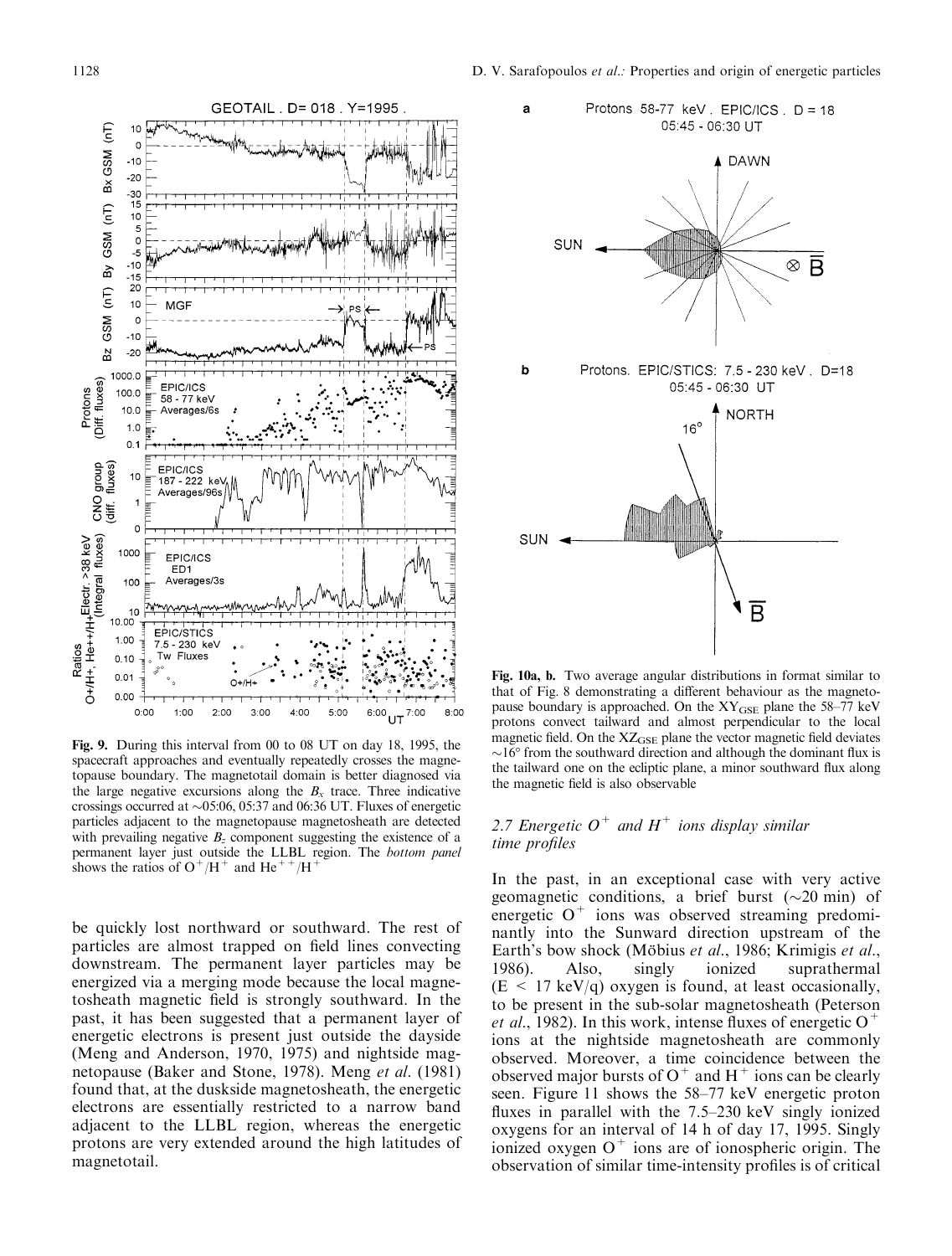

Fig. 11. Differential fluxes of  $52-77$  keV energetic protons and  $7.5-$ 230 keV energetic O<sup>+</sup> ions during an interval of 14 h of day 17, 1995, when the  $D_{st}$  index continuously decreases. The magnetospheric origin ions as well as the energetic protons display almost similar time profiles suggesting their common source

importance leading us to consider that both  $O^+$  and  $H^+$ species have the same origin.

The  $O^+/H^+$  ratio in the bottom panel of Fig. 9 (solid circles) of the  $7.5-230$  keV tailward streaming protons and oxygen ions shows that, at times, the  $O^+$  ions are as abundant as the protons at the nightside magnetosheath. The ratio of  $O^+/H^+$  is at least one order of magnitude higher than the ratio of He<sup>++</sup>/H<sup>+</sup> presented in the same panel (open circles). The  $He<sup>++</sup>$  ions are of solar origin. At the plasma sheet the ratio He<sup>++</sup>/H<sup>+</sup> decreases when the geomagnetic activity level increases, whereas the ratio of  $O^+/\bar{H}^+$  responds to the opposite direction (Sharp et al., 1982). In conclusion, the similarity of the magnetosheath oxygen and proton time profiles along with the increased ratio of  $O^+/H^+$ , as it is the case with increased activity inside the magnetosphere, support the magnetospheric origin of both ions in the exodus channels.

### 2.8 Magnetosheath spectra

In the following we present two energy spectra corresponding first to the region adjacent to the magnetopause permanent layer and the other to a wide exodus channel. The particle spectra provide some clear indications for certain aspects of the magnetospheric dynamics and particle properties determining their origin, energization mechanisms, transport paths etc. In Fig. 12a the open and solid circle symbols give the spectra displaying the relative energetic proton abundances both in the plasma sheet and the magnetosheath. The magnetosheath spectrum is the overall response within the intervals  $02:00-05:00$  UT and  $05:45-06:30$ 



Fig. 12. a Magnetosheath (average response for intervals  $02:00-05:00$ UT and 05:45-06:30 UT of day 18, 1995) and plasma sheet (average response from 06:50 to 07:10 UT of the same day) proton spectra showing almost similar spectral shape and a gradient of energetic particles toward the magnetopause. The open (solid) symbols correspond to the ICS (STICS) detector of the EPIC experiment. The singly ionized oxygens (crosses) and  $He^{++}$  ions (triangles)

correspond to the mentioned magnetosheath period. The  $O^+$  ions are detected with as low as  $\sim$  10 keV energies and for the energy range 20 $-$ 60 keV are of equal abundance with the protons. b Magnetosheath spectra corresponding to an exodus channel interval from 10:45 to 11:45 UT of day 17, 1995. The symbols are similar to those of a. In this case the magnetosheath is flooded with magnetospheric origin ions reaching a lowest energy of  $\sim$ 15 keV for oxygens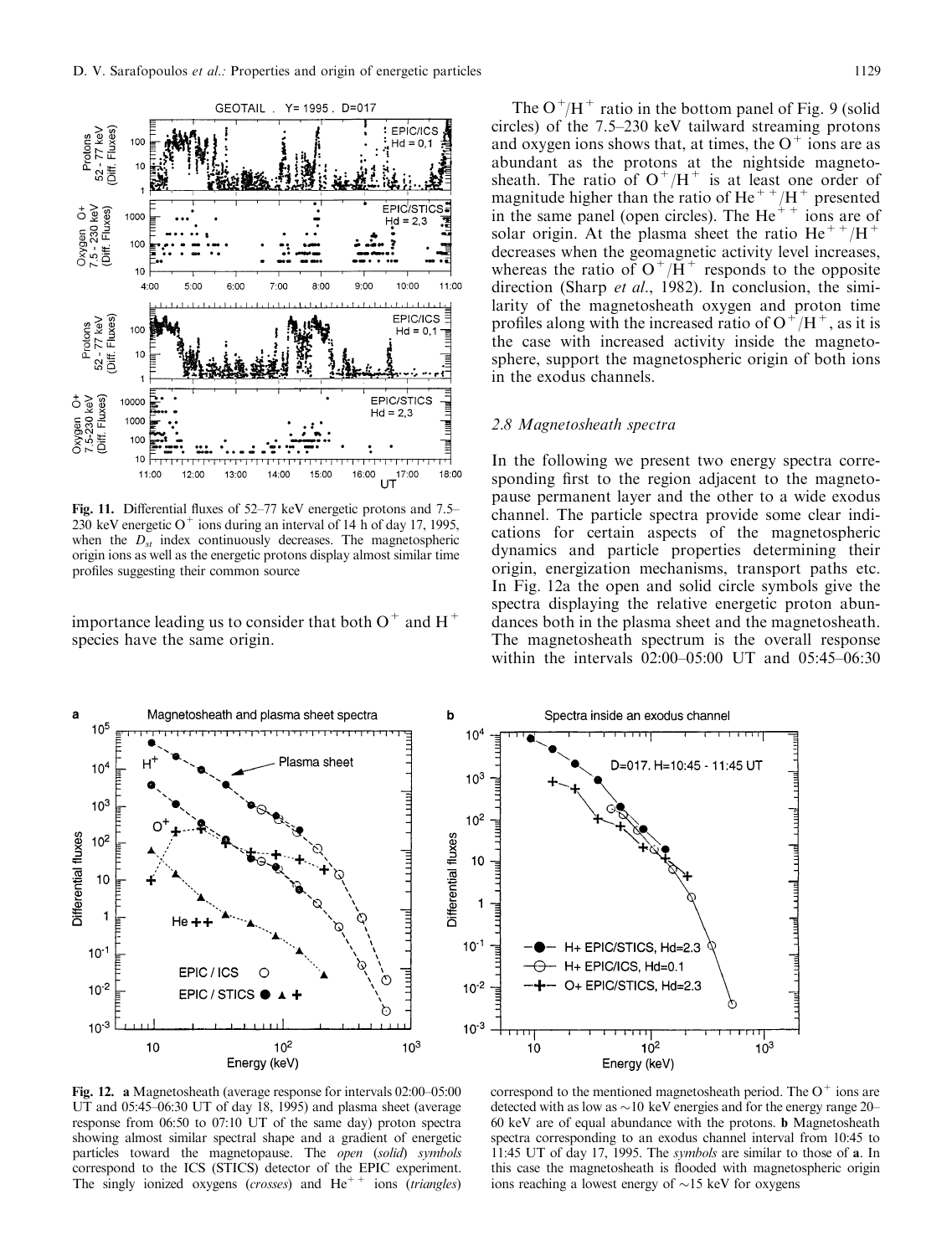UT, while that of the plasma sheet is the average spectrum for  $06:50-07:10$  UT of the same day 18, 1995. The almost similar spectral shape, as well as the fact that the gradient of energetic particles is directed toward the magnetopause probably are manifestations of their magnetospheric origin. The plasma sheet may be an adequate source of the magnetosheath population. Certainly, between the two spectra there is a time progression. In Fig. 12a the spectra of magnetosheath  $O<sup>+</sup>$  and He<sup>++</sup> ions are added. Additional notable observations are as follows:

- 1. "Tracer" ions of ionospheric-magnetospheric origin are detected inside the magnetosheath with energies as low as  $\sim$ 9.5 keV.
- 2. The fluxes of solar origin  $He^{++}$  ions are much lower than those of  $O^+$  or  $H^+$ . At  $\sim$ 30 keV the percentage of H<sup>+</sup>/He<sup>++</sup> is about  $1\%$ .
- 3. At energies ranging from 20 to 60 keV the  $H^+$  and  $O<sup>+</sup>$  ions have nearly the same abundances. In general, the proton spectrum is softer than the  $O^+$  one.

The spectra in Fig. 12a correspond to the region adjacent to the magnetopause. A different point of view is given via the spectra of Fig. 12b, corresponding to a broad exodus channel from 10:45 to 11:45 UT of day 17, 1995. A prominent inference is that the ionosphere  $O^+$ ions are channelled (similarly to the protons) away from the magnetopause at all energies above  $\sim$ 15 keV. This seems to agree with Paschalidis *et al.* (1994), who have found significant magnetospheric contribution in the dayside magnetosheath reaching energies as low as  $\sim$ 10 keV. At this lower threshold, the ratio of O<sup>+</sup>/H<sup>+</sup> is  $\sim$ 0.17. It is evident that the high energy oxygen ions have a higher chance to escape outside the magnetosphere and be transported away.

#### 3 Discussion

We have examined a duskside magnetosheath traversal by the GEOTAIL spacecraft from about  $X = -15$  to  $-40$   $R_E$ . We are interested in the issues of morphology and properties of the "exodus channels". The origin of the outward channelled magnetosheath energetic particles is an outstanding problem, too. The detection of  $O^+$ ions in magnetosheath is not something new by itself. Similarly, spectra constructed in the magnetosheath could be found in past works. In this all these are used as tools and serve for a better understanding of the phenomenon of the exodus of magnetospheric particles. Again, we point out that the large majority of magnetosheath works are restricted to the dayside rather than the nightside region. A fundamental feature of the observed particle exodus is that it occurred simultaneously with the evolution of a great storm leading to high abundance of ionospheric ions inside the magnetosphere (see Lennartsson and Sharp, 1982; Daglis, 1997), and the following release of  $O^+$  ions outward in the magnetosheath. Therefore, these tracer ions provide good evidence for the path through which the dominant ions have been transported to the spacecraft.

Away from the magnetopause, the energetic proton fluxes are switched on or off depending essentially upon the condition that the magnetic field remains on or out of the  $B_z \approx 0$  nT plane. The in situ evidence justifying the key-role of this condition could be as follows: first, the systematic and recurrent detection of fluxes each time the  $B<sub>z</sub>$  component of the magnetic field approaches zero (irrespectively of the recorded  $B_x$  and  $B_y$  components) as in Fig. 4. Second, the magnitude and azimuthal angle of the magnetic field do not change in many of the observed fluxes (see Figs. 4 and 7). And third, the fact that the energetic proton fluxes are highly sensitive even to micro-excursions of the  $B_z$  component ( $B_z$  or  $\vartheta$  trace).

The role of the  $B_z$  component in controlling the escaping magnetospheric particles is understood as follows: the magnetic field lines drape the dayside magnetosphere at low latitudes and are loaded with the escaping magnetospheric population. These particles stream along the magnetic field lines and are subsequently measured by the EPIC sensors. Equatorial magnetosheath magnetic field lines typically make their closest approach to the magnetosphere at local times near 1500 LT (see Sibeck et al., 1987a). If the  $B_z$ component is significant then the streaming particles will be quickly displaced well above or below the ecliptic plane, failing to encounter the GEOTAIL detector almost on the ecliptic plane. Hence, the  $B<sub>z</sub>$  component is the most critical parameter which favours or precludes whether the energetic particles are channelled far away downstream. On this basis it is conceivable that: (a) the IMF largely modulates the space and dictates the suitable condition under which the transport and detection of particles away from the magnetopause is possible; (b) the condition  $B_z \approx 0$  nT establishes a magnetic connection between the spacecraft and the magnetosphere; and (c) the magnetosphere as the supplying source needs to be filled up with energetic particles in order to provide them.

It was reported (West and Buck, 1976) that magnetosheath fluxes occurred with depressed and turbulent magnetic field. Instead, in this work intense bursts are observed even with almost unperturbed magnetic field magnitudes (see the bursts of Figs. 4 and 7). The turbulent character may contribute to the particle dispersion and propagation, but the most important factor remains the magnetic field orientation.

An interpretation of the observed dispersion structure in peak fluxes of Fig.  $5$  may be as follows: as the vector magnetic field scans progressively all the directions from northward to southward lying at the same time on the YZ plane, the magnetic field lines may be connected with the sources of the energetic particles. The energetic electrons peak precedes that of the protons and therefore the electrons source must be displaced slightly more northward than the protons one. Most probably, the electrons follow the trajectories along the draping magnetic field lines outside the magnetopause over the YZ cross-sectional plane of the magnetotail. The magnetospheric energetic electrons  $(E > 25 \text{ keV})$  drift eastward, hit the pre-noon magnetopause and leak out (Anagnostopoulos et al., 1986;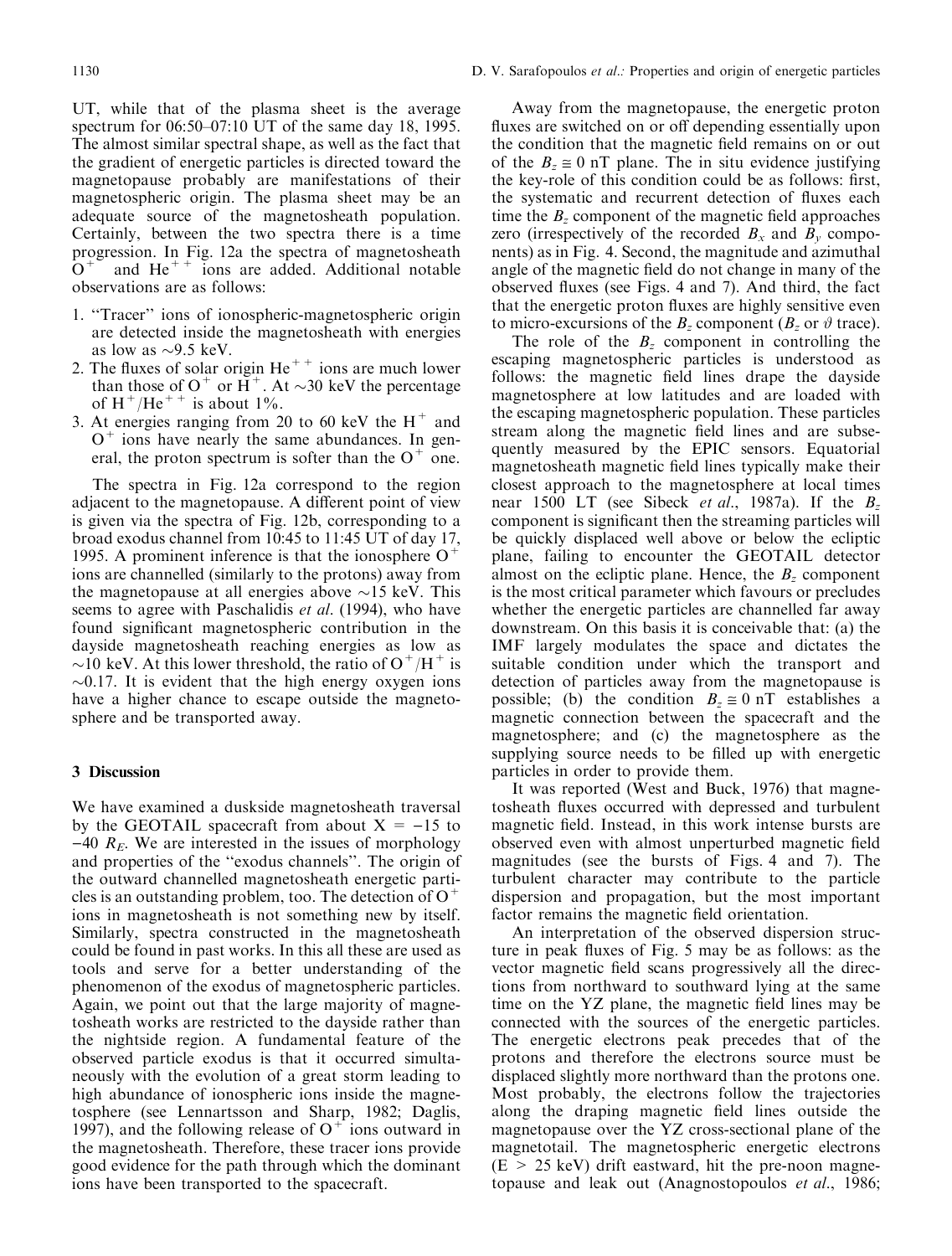Sibeck et al., 1987b; Sibeck and McEntire, 1988). The latter statement is also supported by the fact that the majority of energetic proton (electron) intense flux events are found on the dusk (dawn) magnetotailmagnetosheath (see Meng et al., 1981; Krimigis and Sarris, 1979). The escaping electrons in the dawn magnetosheath via the draped magnetic filed lines over the magnetopause are transported to the GEOTAIL site. Conversely, the magnetospheric energetic protons are considered to leak out from the lower latitudes of the dusk magnetopause. Therefore the dispersion between protons and electrons is considered to be a spatial effect. The energetic heavy CNO ions and protons have the same source. The best contact with the ions source must be anticipated with zero latitude angle of the magnetic field. The observed delay ( $\sim$ 70 s) between the peak fluxes of the CNO ions and protons is considered to be a temporal effect corresponding to the different travel times. The faster protons arrived earlier than the CNO ions. In addition, the magnetic field direction was changing gradually and this causes a further lengthening of travelling path for the CNO ions (and therefore a further increase of the needed travel time).

This interpretation is further supported by an additional distinctive point: the proton fluxes prior to the peak display a Sunward flow character. The angular distribution of Fig. 6d demonstrates such a situation. And this feature may be a genuine result of a  $BXYU$ anisotropy due to a large north-south gradient in the proton intensities (see Sarafopoulos and Sarris, 1991), since the plasma sheet energetic particles are expected to escape outside the magnetopause primarily in the vicinity of the  $Z_{GSM} = 0$  plane and the GEOTAIL is located to the north of that plane, at  $(X, Y, Y)$  $Z_{\text{GSM}}$  = (-15.5, 28.5, 6.6)  $R_E$ . This time the magnetic field points eastward.

The claim about the magnetospheric origin of energetic particles in exodus channels could be supported by the following arguments:

1. The detected major magnetosheath fluxes of streaming protons along the magnetic field lines display the same time profile as that of  $O^+$  ions. In addition, the plasma sheet population of energetic particles alone suffices to warrant the lower observable fluxes in magnetosheath. The density gradient of energetic particles is directed toward the magnetopause (Williams et al., 1988; Traver et al., 1991; Paschalidis et al., 1994; Eastman and Christon, 1995).

2. The ``exodus channel'' emerges each time the extrapolated local magnetic field lines are draped around the lower magnetotail latitudes. In one case study, at the dayside magnetosheath, a similar observation is referred to by Sibeck et al. (1987a): the maximum flux was related to the equatorial region of greatest particle escape.

3. It could be argued that the energetic population streaming along an "exodus channel" could be energized via the shock drift acceleration (SDA) mechanism. In this case the shock drift accelerated protons at  $E_p \ge 290$  keV and then transmitted downstream must present a double-peaked anisotropy nearly perpendicular to the magnetic field (see Anagnostopoulos and Kaliabetsos, 1994). In the present work, we failed to observe such a characteristic signature as the fingerprint of the SDA mechanism. For example the average angular distribution for the EPIC/ICS proton channel P6 (i.e.  $228 \le E_p \le 342$  keV) corresponding to the two exodus channels "K3" and "K4" of Fig. 7 is shown in Fig. 8. Instead of a double-peaked angular distribution, a profound field aligned anisotropy is seen.

4. The Fermi acceleration is widely considered as another candidate mechanism working over quasi-parallel bow shocks and producing energetic particles, which in turn, could be swept downstream in the magnetosheath (Scholer et al., 1980; Fuselier, 1994). Our prominent examples of exodus channels, like those shown in Fig. 7, took place at the dusk-side magnetosheath, although the typical "Archemedian spiral" angle of the IMF would favour the Fermi acceleration over the dawnside part of the bow shock. In addition, the Fermi acceleration mechanism is unable to produce energetic electrons, like those observed in exodus channels.

In Fig. 12 it is shown that the magnetosheath and magnetospheric spectra resemble each other greatly, and therefore one must conclude that escaping magnetospheric particles dominate any population of magnetosheath particles energized by merging. But the in situ measurements show something more against the merging process: first, in the presented case study of Fig. 5 the burst occurred with  $B_z \approx 0$  nT and dominating the  $B<sub>v</sub>$  component. Thus the lines drape around the magnetopause over the YZ plane and our interpretation of the observed dispersion structure for different species is based on the notion of leakage. We think that the nonmerging mode model is able to produce such a structure. Second, in most cases (see Figs. 4 and 7), however, the bursts occurred with  $B_z \approx 0$  and dominating the  $B_x$  component. In this magnetic field geometry the magnetosheath extrapolated lines are draped at the post-noon magnetopause perpendicularly to the local magnetosphere magnetic field. Therefore, the merging mechanism is also unlikely to work. So a much better explanation is that the particles are leaking out all the time and that when the magnetic field connects the spacecraft to the tail, they stream away and are observed at the spacecraft.

Scholer *et al.* (1984), in one case study at the dawn side of the distant magnetosheath ( $\sim$ 50  $R_E$  downstream) observed energetic electrons and protons occurring almost simultaneously in bursts of  $\sim$ 2 min duration. These particles are considered streaming along Earthrooted magnetic field lines (that is, as remnants of flux transfer events). In this work the magnetosheath particle bursts are scrutinized further. An objection in respect to this interpretation, and in the light of our observations, is that the reconnection process must work continuously over the magnetopause and the resulting streaming particles are seen whenever  $B_z \approx 0$ .

Anagnostopoulos et al. (1986) in their Fig. 5 show magnetospheric ions on outer dusk magnetosheath magnetic field lines which do not encounter the magne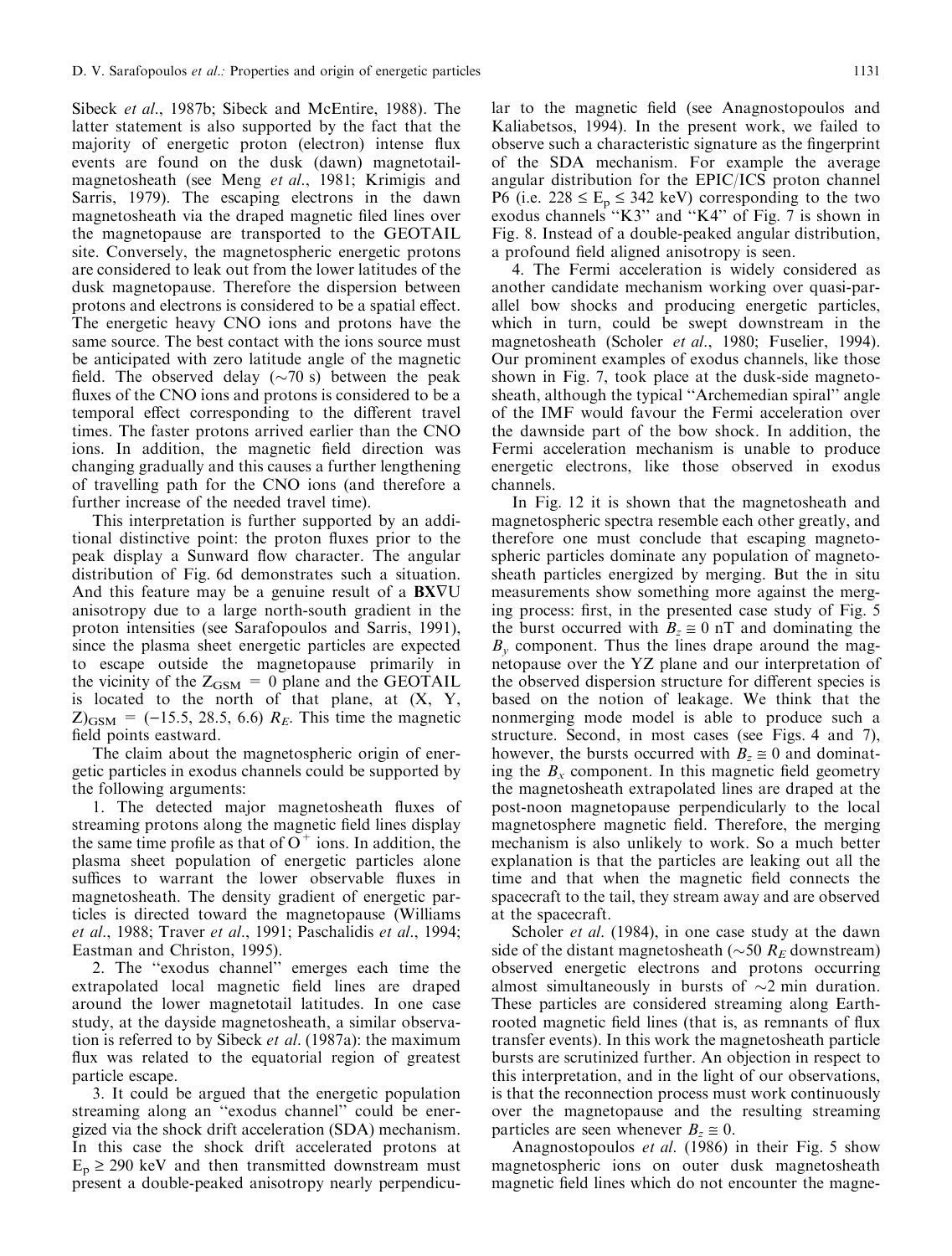topause. This may understood as follows: first, this figure is a sketch drawn mainly on the base of measurements of escaping particles upstream of the bow shock. Second, a major implication of the figure seems to be a steep dawnward gradient of energetic ions in the dusk magnetosheath, which is largely unproved at present. Third, they have used 5.5 min averages of energetic particles, whereas the duration of our detailed studied channels usually are less than 5 min. Fourth, we have assumed that the typical duskside magnetosheath magnetic field lines drape the post-noon magnetopause. In the present work streaming particles are commonly observed, except from the case of electrons detected when the  $B_v$  component of the magnetic field was dominant (see Fig. 5).

It is worth noticing that a paradoxical result that might be reached by hypothetical statistical surveys in the magnetosheath. Because the fluxes of energetic particles are strongly dependent on the magnetic field direction, it follows that during intervals of great storms when the  $B_z$ -negative component of the magnetic field clearly dominates, no fluxes could be detected wellinside the magnetosheath. Conversely, during long periods of lower geomagnetic activity and suitable geometry of the magnetosheath magnetic field persistent fluxes could occur.

Whenever the magnetospheric particles escape, the magnetosheath magnetic field guides them toward the bow shock. Those particles that succeed in traversing the magnetosheath to the bow shock provide a source of particles for upstream events. (Sarris et al., 1976; Scholer et al., 1981; Anagnostopoulos et al., 1986; Sarris et al., 1987; Sibeck et al., 1987b; Baker et al., 1988).

### 4 Synopsis

Our observations concerning the origin and properties of energetic particles in the duskside magnetosheath lead us to the following conclusions: (a) the bursty character of the fluxes depends mainly from the  $B_z$  component orientation (which, in turn, is probably dictated by the solar wind magnetic field topology; (b) the magnetospheric origin of energetic particles is established on the basis of spectra and  $O^+$  fluxes; (c) the observation of a dispersion structure occurring under a distinct magnetic field geometry supports the leakage process against the merging one for the origin of energetic particles in the magnetosheath; (d) Sunward magnetosheath detected fluxes provide evidence for the presence of a gradient of energetic protons toward the  $Z_{\text{GSM}}=0$  plane; and (e) in general, the energetic protons stream along the magnetic field lines, except in the layer adjacent to the magnetopause, where they merely convect perpendicular to the local field.

Acknowledgements. We are grateful to Prof. L.A. Frank and Dr. K. Ackerson for providing high resolution data from the CPI/SWA instrument. Also, we thank T. Kamei and M. Sugiura for providing the Dst data, Dr. D. Sibeck for helpful conversations, as well as both of the referees for their constructive comments. This work was

Topical Editor K.-H. Glassmeier thanks J. Woch and another referee for their help in evaluating this paper.

#### References

- Anagnostopoulos, G. C., and G. D. Kaliabetsos, Shock drift acceleration of energetic  $(E \ge 50 \text{ keV})$  protons and  $(E \geq 37 \text{ keV/n})$  alpha particles at the Earth's bow shock as a source of the magnetosheath energetic ion events, *J. Geophys.* Res., 99, 2335-2349, 1994.
- Anagnostopoulos, G. C., E. T. Sarris, and S. M. Krimigis, Magnetospheric origin of energetic ( $E \ge 50 \text{ keV}$ ) ions upstream of the bow shock: the October 31, 1977 event, J. Geophys. Res., 91, 3020-3028, 1986.
- Asbridge, J. R., S. J. Bame, J. T. Gosling, G. Paschmann, and N. Sckopke, Energetic plasma ions within the Earth's magnetosheath, Geophys. Res. Lett., 5, 953-955, 1978.
- Baker, D. N., and E. C. Stone, The magnetopause energetic electron layer, 1. Observations along the distant magnetotail, J. Geophys. Res., 83, 4327-4338, 1978.
- Baker, J. B., R. D. Belian, T. A. Fritz, P. R. Higbie, S. M. Krimigis, D. G. Sibeck, and R. D. Zwickl, Simultaneous energetic particle observations at geostationary upstream orbit and in the upstream solar wind: evidence for leakage during the magnetospheric compression event of November 1, 1984, J. Geophys. Res., 93, 14 317-14 327, 1988.
- Eastman, T. E., and S. Christon, Ion composition and transport near the Earth's magnetopause, in Geophysical monograph 90, Physics of the Magnetopause, Eds. P. Song, B. U. Ö. Sonnerup, and M. F. Thomsen, 131-137, 1995.
- Daglis, I., The role of magnetosphere-ionosphere coupling in magnetic storm dynamics, Magnetic storms, in Geophysical monograph 98 Eds. B. T. Tsurutani, W. D. Gonzalez, and Y. Arballo, 107–116, 1997.
- Frank L. A., K. L. Ackerson, W. R. Paterson, J. A. Lee, M. R. English, and G. L. Pickett, The comprehensive plasma instrument (CPI) for the GEOTAIL spacecraft, J. Geomagn. Geoelectr., 46, 23-37, 1994.
- Fuselier, S., A comparison of energetic ions in the plasma depletion layer and the quasi-parallel magnetosheath, J. Geophys. Res., 99, 5855±5868, 1994.
- Hones, E. W., Jr., S.-I. Akasofu, S. J. Bame, and S. Singer, Outflow of plasma from the magnetotail into the magnetosheath, J. Geophys. Res., 77, 6888-6695, 1972.
- Gonzalez, W. D., and B. T Tsurutani, Criteria of interplanetary parameters causing intense magnetic storms ( $D_{st} < -100$  nT), Planet. Space Sci., 35, 1101-1109, 1987.
- Gonzalez, W. D., J. A. Joselyn, Y. Kamide, H. W. Kroehl, G. Rostoker, B. T. Tsurutani, and V. M. Vasyliunas, What is a geomagnetic storm?, J. Geophys. Res., 99, 5771-5792, 1994.
- Kokubun, S., T. Yamamoto, M. H. Acuna, K. Hayashi, K. Shiokawa, and H. Kawano, The GEOTAIL magnetic field experiment, J. Geomagn. Geoelectr., 46, 7-21, 1994.
- Krimigis, S., and E. T. Sarris, Energetic particle bursts in the Earth's magnetotail, in Dynamics of the magnetosphere, Eds. S.-I. Akasofu, 599-630, 1979.
- Krimigis, S. M., D. G. Sibeck, and R. W. McEntire, Magnetospheric particle injection and the upstream ion event of September 5, 1984, *Geophys. Res. Lett.*, **13,** 1376–1379, 1986.
- Lennartsson, W., and R. D. Sharp, A comparison of the  $0.1-$ 17 keV/e ion composition in the near equatorial magnetosphere between quiet and disturbed conditions, J. Geophys. Res., 87, 6109±6120, 1982.
- Lepping, R. P., M. H. Acuna, L. F. Burlaga, W. M. Farrel, J. A. Slavin, K. H. Schatten, F. Mariani, N. F. Ness, F. M. Neubauer, Y. C. Whang, J. B. Byrnes, R. S. Kennon, P. V. Panetta,